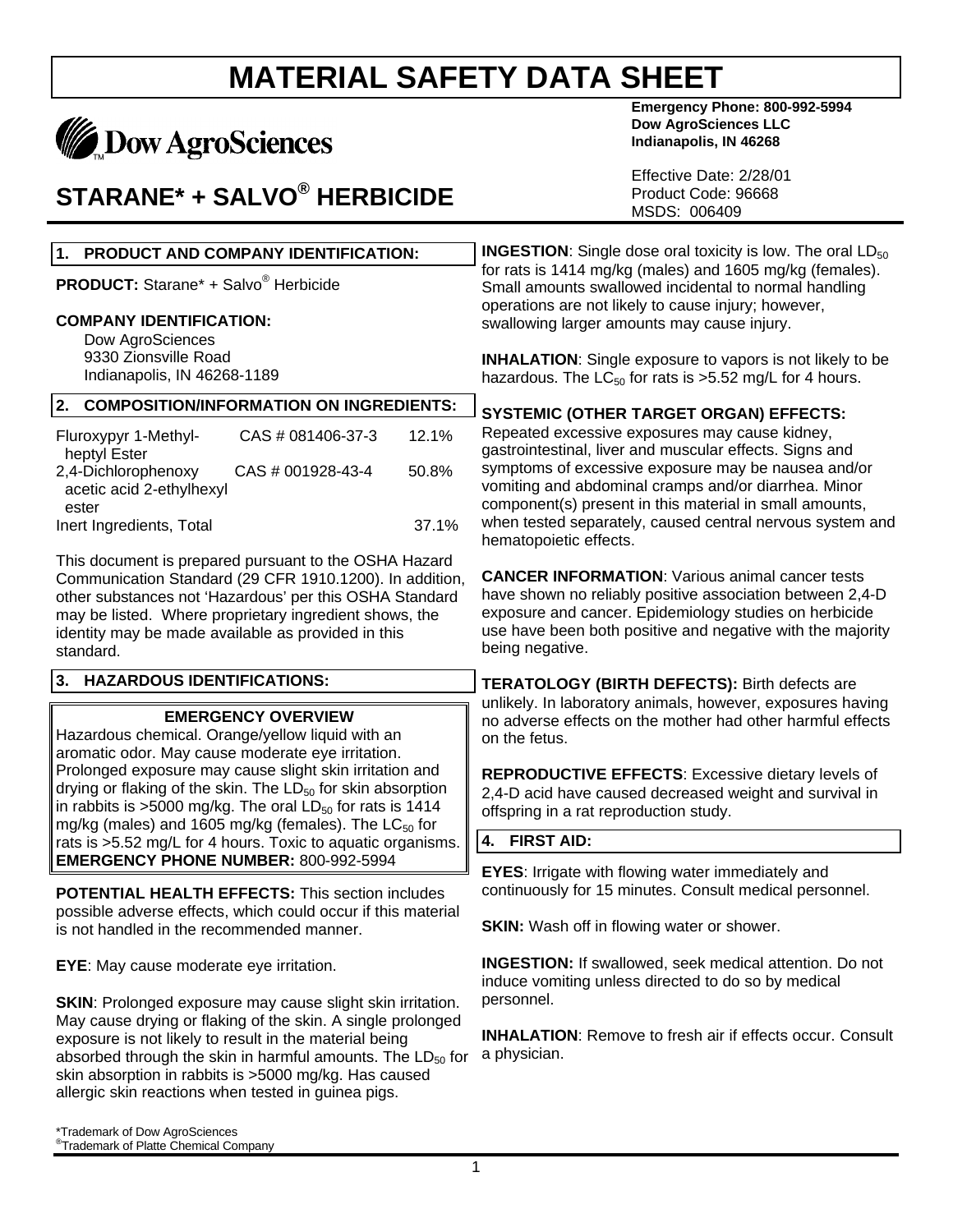

## **STARANE\* + SALVO® HERBICIDE**

**Emergency Phone: 800-992-5994 Dow AgroSciences LLC Indianapolis, IN 46268**

Effective Date: 2/28/01 Product Code: 96668 MSDS: 006409

#### **8. EXPOSURE CONTROLS/PERSONAL PROTECTION:**

These precautions are suggested for conditions where the potential for exposure exists. Emergency conditions may require additional precautions.

#### **EXPOSURE GUIDELINE(S):**

Fluroxypyr 1-methylheptyl ester: Dow AgroSciences Industrial Hygiene Guide is 10 mg/M<sup>3</sup>. 2,4-D isooctyl ester: none established; ACGIH TLV and OSHA PEL are 10 mg/ $M<sup>3</sup>$  for the acid.

**ENGINEERING CONTROLS**: Provide general and/or local exhaust ventilation to control airborne levels below the exposure guidelines.

#### **RECOMMENDATIONS FOR MANUFACTURING, COMMERCIAL BLENDING, AND PACKAGING WORKERS:**

**RESPIRATORY PROTECTION**: Atmospheric levels should be maintained below the exposure guideline. When respiratory protection is required, use a NIOSH approved air-purifying respirator for organic vapors.

**SKIN PROTECTION: Use gloves impervious to this** material when prolonged or repeated contact could occur.

**EYE/FACE PROTECTION**: Use chemical goggles.

**APPLICATORS AND ALL OTHER APPLICATORS:** Refer to the product label for personal protective equipment.

#### **9. PHYSICAL AND CHEMICAL PROPERTIES:**

**BOILING POINT**: Not determined **VAPOR PRESSURE**: Not determined **DENSITY**: 1.06 g/mL **SOLUBILITY IN WATER**: Not determined **SPECIFIC GRAVITY**: Not determined **APPEARANCE**: Orange/yellow liquid **ODOR**: Aromatic **pH**: 3.9 @ 1% w/v in purified water

**NOTE TO PHYSICIAN**: No specific antidote. Supportive care. Treatment based on judgment of the physician in response to reactions of the patient.

#### **5. FIRE FIGHTING MEASURES:**

**FLASH POINT**: 73°C **METHOD USED**: TCC

#### **FLAMMABLE LIMITS**

 LFL: Not determined UFL: Not determined

**EXTINGUISHING MEDIA:** Foam, CO<sub>2</sub>, dry chemical, water spray or fog.

**FIRE & EXPLOSION HAZARDS**: Foam fire-extinguishing system is preferred because uncontrolled water can spread possible contamination. Toxic irritating gases and fumes will be formed.

**FIRE-FIGHTING EQUIPMENT**: Wear positive pressure self-contained breathing apparatus.

**6. ACCIDENTAL RELEASE MEASURES:**

**ACTION TO TAKE FOR SPILLS/LEAKS**: Absorb small spills with dry material such as clay, sand, ZORBALL, or dirt. Wash thoroughly after handling. Contain large spills by diking to keep out of sewers. Report large spills to Dow AgroSciences at 800-992-5994.

#### **7. HANDLING AND STORAGE:**

#### **PRECAUTIONS TO BE TAKEN IN HANDLING AND**

**STORAGE**: See product label. Keep out of reach of children. Do not swallow. Avoid skin and eye contact. Avoid breathing mist or vapors. Store in original container with the lid tightly closed. Handle concentrate in ventilated area. Keep away from food, feedstuffs, and domestic water supplies. Wash thoroughly after handling.

\*Trademark of Dow AgroSciences ® Trademark of Platte Chemical Company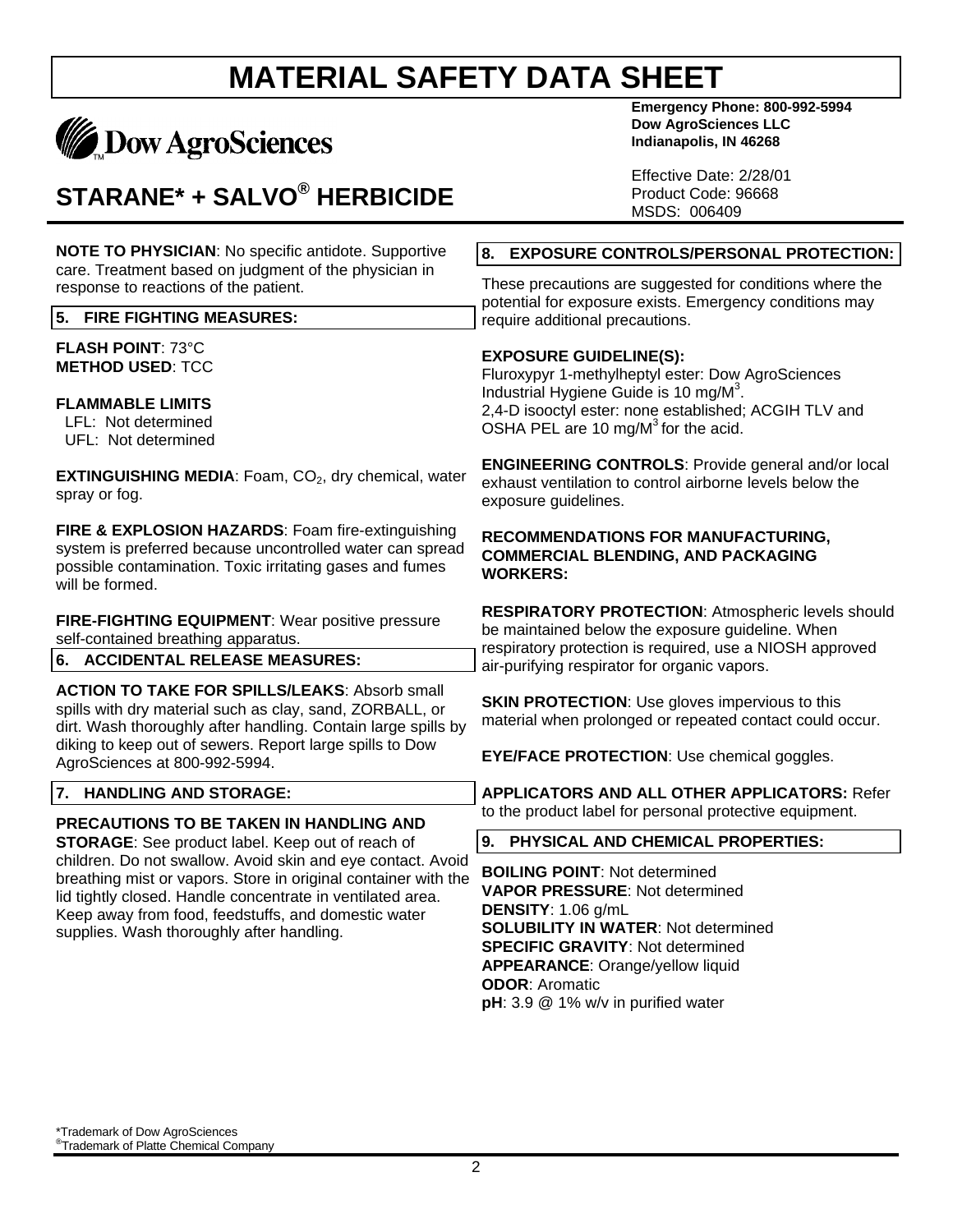# **MADOW AgroSciences**

## **STARANE\* + SALVO® HERBICIDE**

**Emergency Phone: 800-992-5994 Dow AgroSciences LLC Indianapolis, IN 46268**

Effective Date: 2/28/01 Product Code: 96668 MSDS: 006409

| Based on information for fluroxypyr methylheptyl ester.<br>The $EC_{50}$ is above the water solubility.<br>Based on information for 2,4-D ethylhexyl ester.<br>Material is slightly toxic to aquatic organisms on an acute<br>basis ( $LC_{50}/EC_{50}$ is between 10 and 100 mg/L in most<br>sensitive species).                                                                                                                                                                                                                                                                                                                                                                                                                                                                                                                                                                                                                  |                                                                                                                       |
|------------------------------------------------------------------------------------------------------------------------------------------------------------------------------------------------------------------------------------------------------------------------------------------------------------------------------------------------------------------------------------------------------------------------------------------------------------------------------------------------------------------------------------------------------------------------------------------------------------------------------------------------------------------------------------------------------------------------------------------------------------------------------------------------------------------------------------------------------------------------------------------------------------------------------------|-----------------------------------------------------------------------------------------------------------------------|
|                                                                                                                                                                                                                                                                                                                                                                                                                                                                                                                                                                                                                                                                                                                                                                                                                                                                                                                                    |                                                                                                                       |
| <b>DISPOSAL METHOD:</b> Do not contaminate food, feed, or<br>water by storage or disposal. Wastes are toxic. Improper<br>disposal of excess waste is a violation of federal law. If<br>wastes cannot be used according to the label directions,                                                                                                                                                                                                                                                                                                                                                                                                                                                                                                                                                                                                                                                                                    |                                                                                                                       |
|                                                                                                                                                                                                                                                                                                                                                                                                                                                                                                                                                                                                                                                                                                                                                                                                                                                                                                                                    | dispose of in accordance with all applicable local, state or<br>federal requirements. Contact your state pesticide or |
| environmental control agency, or the hazardous waste<br>representative at the nearest EPA regional office for<br>guidance.                                                                                                                                                                                                                                                                                                                                                                                                                                                                                                                                                                                                                                                                                                                                                                                                         |                                                                                                                       |
| <b>14. TRANSPORT INFORMATION:</b>                                                                                                                                                                                                                                                                                                                                                                                                                                                                                                                                                                                                                                                                                                                                                                                                                                                                                                  |                                                                                                                       |
| For DOT regulatory information, if required, consult<br>transportation regulations, product-shipping papers or<br>contact your Dow AgroSciences representative.                                                                                                                                                                                                                                                                                                                                                                                                                                                                                                                                                                                                                                                                                                                                                                    |                                                                                                                       |
|                                                                                                                                                                                                                                                                                                                                                                                                                                                                                                                                                                                                                                                                                                                                                                                                                                                                                                                                    |                                                                                                                       |
| <b>NOTICE:</b> The information herein is presented in good faith<br>and believed to be accurate as of the effective date shown<br>above. However, no warranty, express or implied, is given.<br>Regulatory requirements are subject to change and may<br>differ from one location to another; it is the buyer's<br>responsibility to ensure that its activities comply with<br>federal, state or provincial, and local laws. The following<br>specific information is made for the purpose of complying<br>with numerous federal, state or provincial, and local laws<br>and regulations.<br><b>U.S. REGULATIONS</b><br><b>SARA 313 INFORMATION:</b> This product contains the<br>following substances subject to the reporting requirements<br>of Section 313 of Title III of the Superfund Amendments<br>and Reauthorization Act of 1986 and 40 CFR<br>Part 372:<br>CHEMICAL NAME CAS NUMBER CONCENTRATION<br>2,4-D 2-Ethylhexyl |                                                                                                                       |
|                                                                                                                                                                                                                                                                                                                                                                                                                                                                                                                                                                                                                                                                                                                                                                                                                                                                                                                                    |                                                                                                                       |

Ester 001928-43-4 50.8%